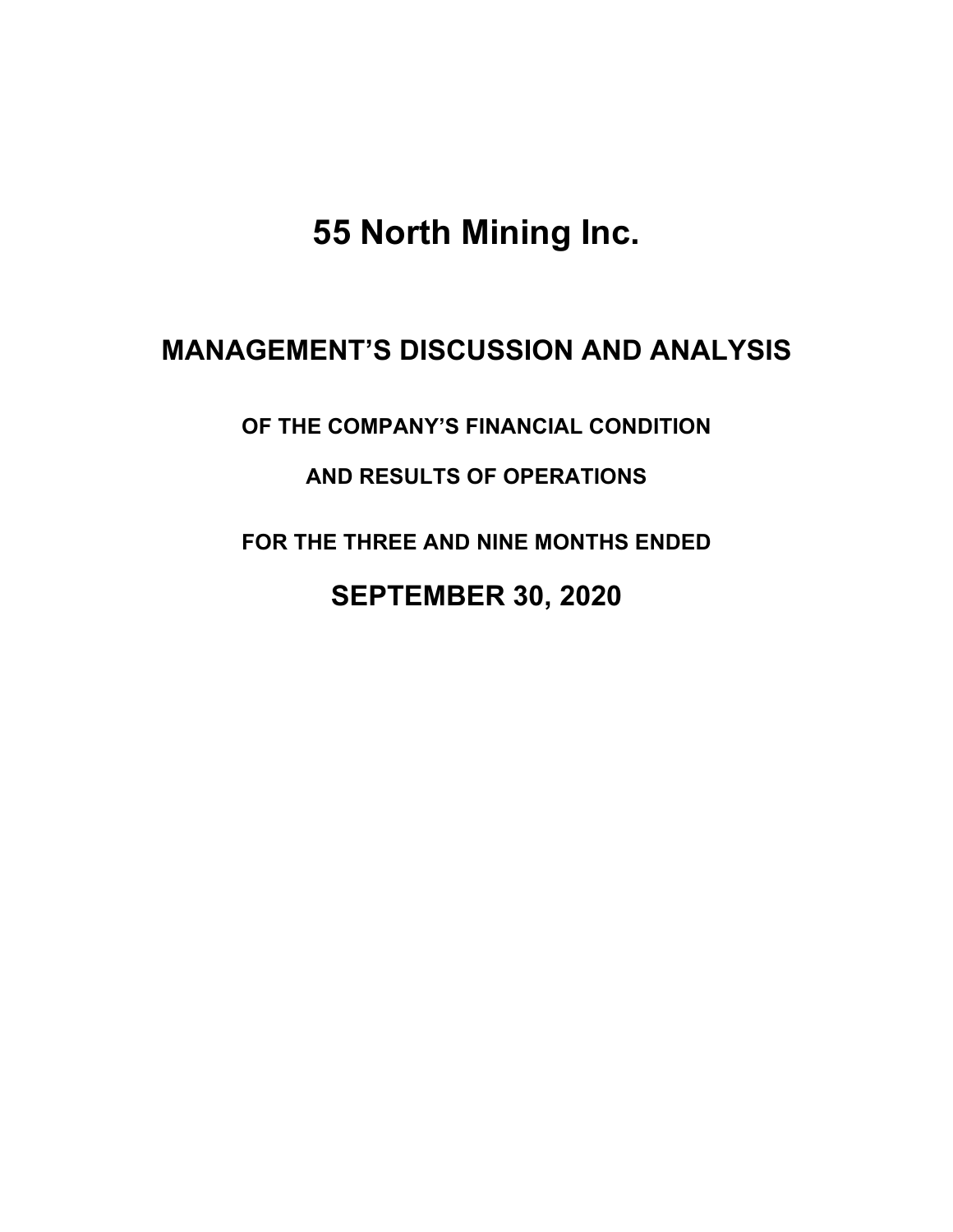The following management discussion and analysis of the financial condition and results of operations of 55 North Mining Inc. (the "Company") is prepared and reported as at September 30, 2020 and should be read in conjunction with the Company's unaudited financial statements and notes thereto for the three and nine months ended September 30, 2020 as well as the Company's audited financial statements and notes thereto for the year ending December 31, 2019.

The information provided herein is given as of November 30, 2020 unless otherwise indicated.

# **FORWARD LOOKING STATEMENT**

This management discussion and analysis contains "forward-looking statements" which reflect management's expectations regarding the Company's future growth, results of operations, performance and business prospects and opportunities. Such forward-looking statements may include, but are not limited to, statements with respect to the future financial or operating performance of the Company and its projects, the future price of gold or other metal prices, capital, operating and exploration expenditures, costs and timing of the development of new deposits, costs and timing of future exploration, requirements for additional capital, government regulation of mining operations, environmental risks, reclamation expenses, title disputes or claims, limitations of insurance coverage and the timing and possible outcome of regulatory matters. Often, but not always, forward-looking statements can be identified by the use of words such as "plans", "expects", "is expected", "budget", "scheduled", "estimates", "forecasts", "intends", "anticipates", or "believes" or variations (including negative variations" of such words and phrases, or statements that certain actions, events or results "may", "could", "would", "might" or "will" be taken, occur or be achieved. Forward-looking statements involve known and unknown risks, uncertainties, assumptions and other factors that may cause the actual results, performance or achievements of the Company to be materially different from any future results, performance or achievements expressed or implied by the forward-looking statements. Such factors include, among others: general business, economic, competitive, political and social uncertainties; the actual results of current exploration activities; conclusions of economic evaluations; fluctuations in currency exchange rates; changes in project parameters as plans continue to be refined; changes in labour costs; future prices of gold or other metal prices; possible variations of mineral grade; accidents, hazards, cave-ins, pit-wall failures, flooding, rock bursts and other acts of God or unfavourable operating conditions and losses, insurrection or war; delays in obtaining governmental approvals or financing or in the completion of development or construction activities; and actual results of reclamation activities. Although the Company has attempted to identify important factors that could cause actual actions, events or results to differ materially from those described in forward-looking statements, there may be other factors that cause actions, events or results to differ from those anticipated, estimated or intended. Forward-looking statements contained herein are made as of the date of this management discussion and analysis and the Company disclaims any obligation to update any forward-looking statements, whether as a result of new information, future events or results or otherwise. There can be no assurance that forward-looking statements will prove to be accurate, as actual results and future events could differ materially from those anticipated in such statements. Accordingly, readers should not place undue reliance on forward-looking statements.

## **BUSINESS ENVIRONMENT and OUTLOOK**

Beginning in the first quarter of 2020, the outbreak of the novel strain of coronavirus ("COVID-19"), has resulted in governments enacting emergency measures to combat the spread of the virus. These measures, which include the implementation of travel bans, self-imposed quarantine periods and social distancing, have caused an economic slowdown and material disruption to business. Management has experienced a slow-down in the ability to transact business as a result of the self-isolating measures. Government has reacted with interventions intended to stabilize economic conditions. The duration and impact of the COVID-19 outbreak is unknown at this time. It is not possible to reliably estimate the length and severity of these developments and the impact on the financial performance and financial position of the Company in future periods.

Due to recent weak capital markets for junior mineral exploration companies, Management with the support of the Board of Directors has reduced operations to conserve capital. This involves the curtailment of exploration activities and the reduction of administrative overheads to an absolute minimum until such time that the capital markets are more supportive of junior exploration projects.

The Company will need to raise additional working capital, as it does not have sufficient working capital to fund its ongoing operations. In the current financial environment, there is a risk that the Company will be unable to raise sufficient funds, thus jeopardizing the Company's ability to continue as a going-concern.

Management believes that going forward, subject to economic conditions, finances and the availability of equity financing, the longer-term prospects for the Corporation should remain positive. It is the intention of the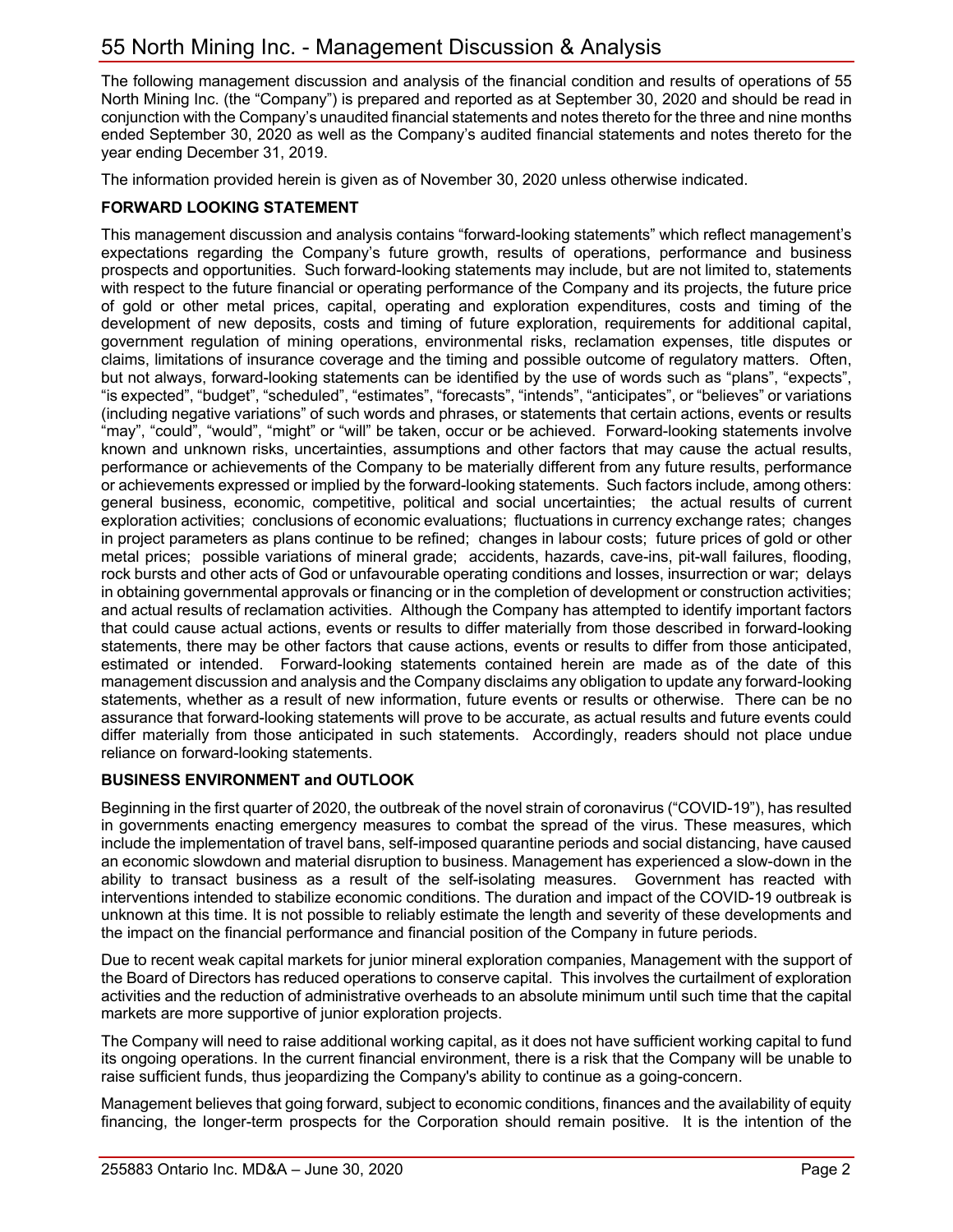Company to continue exploration activities on its mineral properties going forward. When opportunities present themselves, the Company will seriously evaluate the acquisition of additional mineral.

#### **OVERVIEW OF THE BUSINESS**

55 North Mining Inc., a company incorporated under the Canada Business Corporation Act, and its wholly-owned subsidiary (collectively "**55 North**" or the "**Company**") are engaged in the acquisition, exploration, development and extraction of natural resources, specifically precious metals. The Company's corporate head office is located at 401 Bay Street, Suite 2702, Toronto ON M5H 2Y4. The registered office of the Company is MLT Aikins LLP, 30th Floor, 360 Main Street, Winnipeg, MB R3C 4G1. The Company is a reporting issuer, as defined in corporate law, and its shares are not currently listed for trading on any stock exchange.

On September 2, 2020, 2552883 Ontario Inc. ("**Ontario Inc**.") and 55 North completed a reverse takeover transaction pursuant to which 55 North acquired all the issued and outstanding shares of Ontario Inc.. Ontario Inc. then amalgamated with a wholly-owned subsidiary of 55 North and continued as one company, 55 North Mining Operations Inc. Upon completion of the reverse takeover transaction, the shareholders of Ontario Inc. obtained control of the consolidated entity. Under the purchase method of accounting, Ontario Inc. was identified as the acquirer, and accordingly the entity is considered to be a continuation of Ontario Inc. with the net assets of the Company at the date of the reverse takeover transaction deemed to have been acquired by Ontario Inc. The consolidated condensed interim financial statements for the 3 month and 9 month periods ended September 30, 2020 include the results of operations of 55 North from January 1, 2020 to September 2, 2020, the date of the reverse takeover transaction. The comparative figures are those of Ontario Inc.

Ontario Inc. was originally set up as a means to access funds needed by 55 North which was unable to raise equity as a result of being cease-traded by various Canadian securities commissions. The intention was to eventually merge the two companies. This was achieved in September 2020.

On June 29, 2020, 55 North announced that it entered into a binding letter of intent ("LOI") with the Company whereby the two companies will enter into a business combination whereby the shareholders of the Company will become shareholders of 55 North. This transaction was approved by 55 North shareholders at a meeting held on August 10, 2020. The Company's shareholders approved of this business combination by way of a consent resolution effective August 4, 2020.

On September 2, 2020, the Company completed the previously announced amalgamation with 55 North. In accordance with the terms of the amalgamation agreement, 55 North acquired all of the issued and outstanding common shares of the Company on the basis of one share issued for each Company share outstanding immediately prior to the amalgamation. As a result, 70,493,217 Post-Consolidation Shares were issued giving the shareholders of the Company control of approximately 89.99 % of the issued and outstanding share capital of the merged entity as at the effective date of the amalgamation.

On September 5, 2017, the Company signed an option agreement with Peter Dunlop to option the Last Hope Project near Lynn Lake, Manitoba. On signing, the Company paid \$65,000 and issued 1,500,000 common shares.

The Company committed to incur an aggregate of at least \$250,000 per year for the four years following the execution of this agreement to an aggregate of \$1,000,000 and make additional option payments as follows:

- September 5, 2018: \$65,000 and an additional 1,500,000 common shares;
- September 5, 2019: \$65,000;
- September 5, 2020: \$65,000; and
- September 5, 2021: \$3,000,000.

On November 4, 2019, an amendment was signed whereby the September 5, 2021 payment was changed to \$100,000 and the \$3,000,000 payment deferred to September 5, 2022.

The Last Hope Project bears a 2% net smelter returns royalty.

#### **MINERAL RESOURCES and MINERAL RESERVES**

#### **The Last Hope Gold Project**

#### **Property Location and Details**

The Last Hope Property is located approximately 23 km south-east of the town of Lynn Lake in northern Manitoba, Canada. The Property is approximately centered at latitude 387,000 E and longitude 6,283,000 N and is located approximately 810 km northwest of Manitoba's capital and largest city, Winnipeg.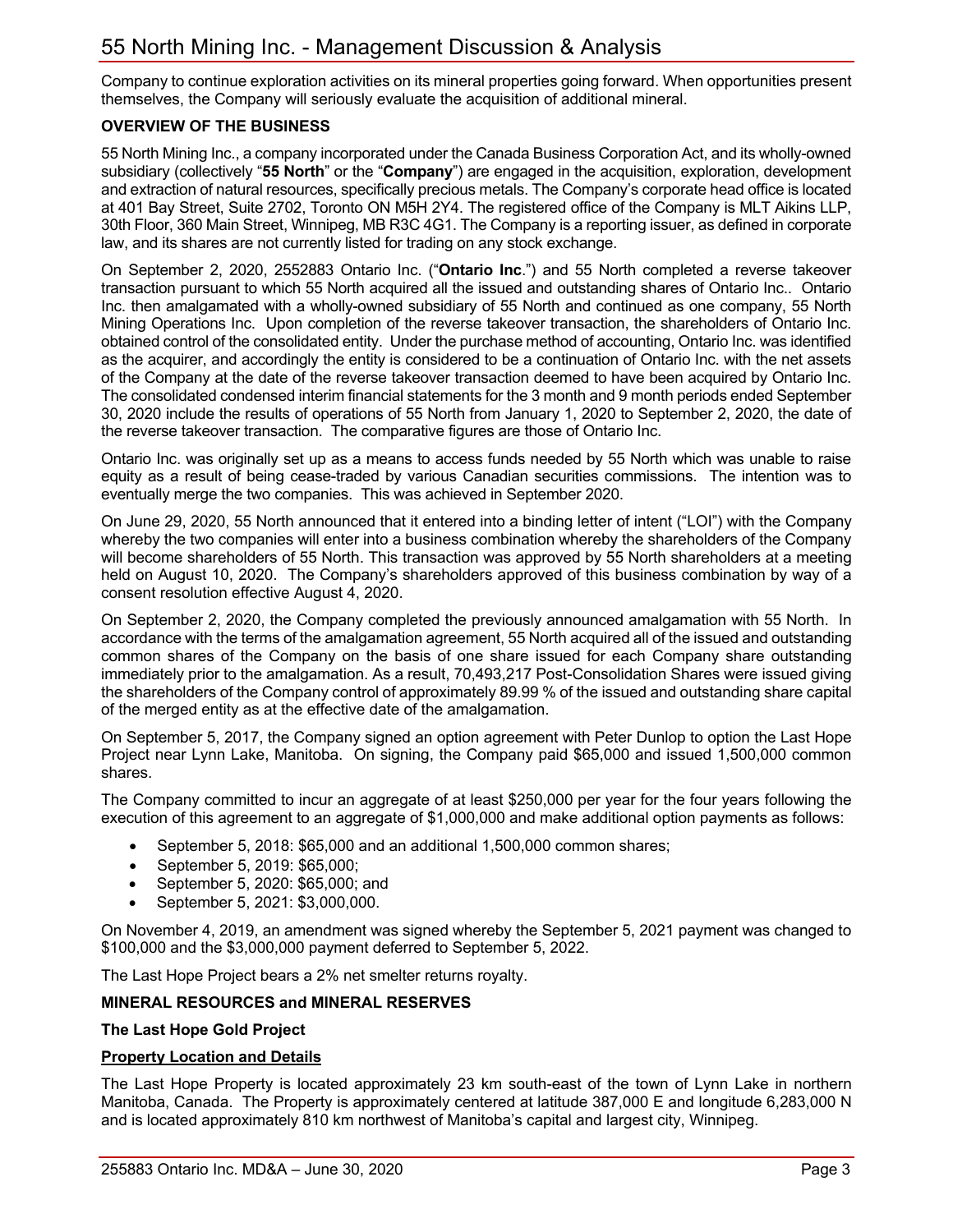The Last Hope Property consists of 15 non surveyed claims covering an area of 3,513 ha as per the following figure and table. Claims are crown grants and include surface access. All claims have been located by physical staking as per The Mines and Minerals Act of Manitoba.

| <b>LAST HOPE PROPERTY CLAIMS</b> |               |                  |                  |                |                |                                              |  |
|----------------------------------|---------------|------------------|------------------|----------------|----------------|----------------------------------------------|--|
| <b>Name</b>                      | <b>Number</b> | <b>Type</b>      | Area (ha)        | <b>Granted</b> | <b>Expires</b> | <b>Annual</b><br><b>Amount</b><br><b>Due</b> |  |
| Last Hope 14                     | P9479E        | Claim            | 195              | 28/06/1988     | 27/08/2024     | \$4,875                                      |  |
| Last Hope 1                      | P8881E        | Claim            | 256              | 27/01/1986     | 28/03/2029     | \$6,400                                      |  |
| Last Hope 4                      | W45575        | Claim            | 256              | 19/07/1982     | 17/09/2024     | \$6,400                                      |  |
| Last Hope 2                      | P8880E        | Claim            | 256              | 27/01/1986     | 28/03/2026     | \$6,400                                      |  |
| Last Hope 10                     | P6994E        | Claim            | 256              | 21/12/1987     | 19/02/2025     | \$6,400                                      |  |
| Last Hope 8                      | W45579        | Claim            | 256              | 16/07/1982     | 09/14/2024     | \$6,400                                      |  |
| Last Hope 5                      | W45576        | Claim            | $\overline{256}$ | 16/07/1982     | 14/09/2024     | \$6,400                                      |  |
|                                  | CB9043        | Claim            | 259              | 13/03/1978     | 12/05/2040     | \$6,475                                      |  |
| Last Hope 12                     | <b>P9477E</b> | Claim            | 256              | 28/06/1988     | 27/08/2024     | \$6,400                                      |  |
| Last Hope 11                     | P9478E        | Claim            | 256              | 28/06/1988     | 27/08/2024     | \$6,400                                      |  |
| Last Hope 6                      | W45577        | Claim            | 256              | 16/07/1982     | 14/09/2030     | \$6,400                                      |  |
| Last Hope 9                      | W45580        | Claim            | 112              | 16/07/1982     | 14/09/2024     | \$2,800                                      |  |
| Last Hope 13                     | <b>P9476E</b> | Claim            | 131              | 28/06/1988     | 27/08/2024     | \$3,275                                      |  |
| Last Hope 3                      | P8879E        | Claim            | 256              | 27/01/1986     | 28/03/2026     | \$6,400                                      |  |
| Last Hope 7                      | W45578        | Claim            | 256              | 16/07/1982     | 14/09/2030     | \$6,400                                      |  |
|                                  |               |                  |                  |                |                |                                              |  |
| <b>Total</b>                     |               | <b>15 Claims</b> | 3,513            |                |                | \$87,825                                     |  |

The Company has an option to earn a 100% interest in the claims comprising the property held by Peter C. Dunlop. The option was signed on September 5, 2017 and amended on November 4, 2019. In order to acquire 100% interest in the Last Hope Property, the Company agreed to the following schedule: It paid Mr. Dunlop \$65,000 and 1.5 million shares upon the Execution Date of the Option Agreement (Sept. 5, 2017) and on the first anniversary of the Execution Date (September 5, 2018). A further \$65,000 was paid on the second (September 5, 2019) and third anniversary (September 5, 2020) of the Execution Date, and \$100,000 will be paid on the fourth anniversary (September 5, 2021). \$3,000,000 must be paid on the fifth anniversary of the Execution Date (September 5, 2022). The Company agreed to incur exploration expenditures of \$250,000 per year in the four years following the Execution Date, to an aggregate of \$1,000,000, with exploration expenditures in any year exceeding \$250,000 to be applied to the following years. The Company is up to date on all option payments, and has satisfied fully the exploration expense requirements, i.e. the full \$1,000,000 has already been spent.

The option to acquire a 100% interest in the property is subject to a 2% royalty. The Company has the right, any time prior to the commencement of commercial production, to acquire up to half (1%) of the net smelter return royalty upon payment of \$500,000 for each 0.5% of the royalty purchased.

There is no known environmental liability existing on the Last Hope property.

#### **Property Infrastructure**

The Last Hope Property is located approximately 23 km southeast of the mining town of Lynn Lake and is accessed by an all-weather gravel road, the Burnt Timber Mine road, to the mine site and subsequently an 8 km winter road from the Burnt Timber mine to the Property. Highways 6 and 391 connect Lynn Lake to Winnipeg and the Trans Canada Highway. Lynn Lake is also connected by railway which extends south to the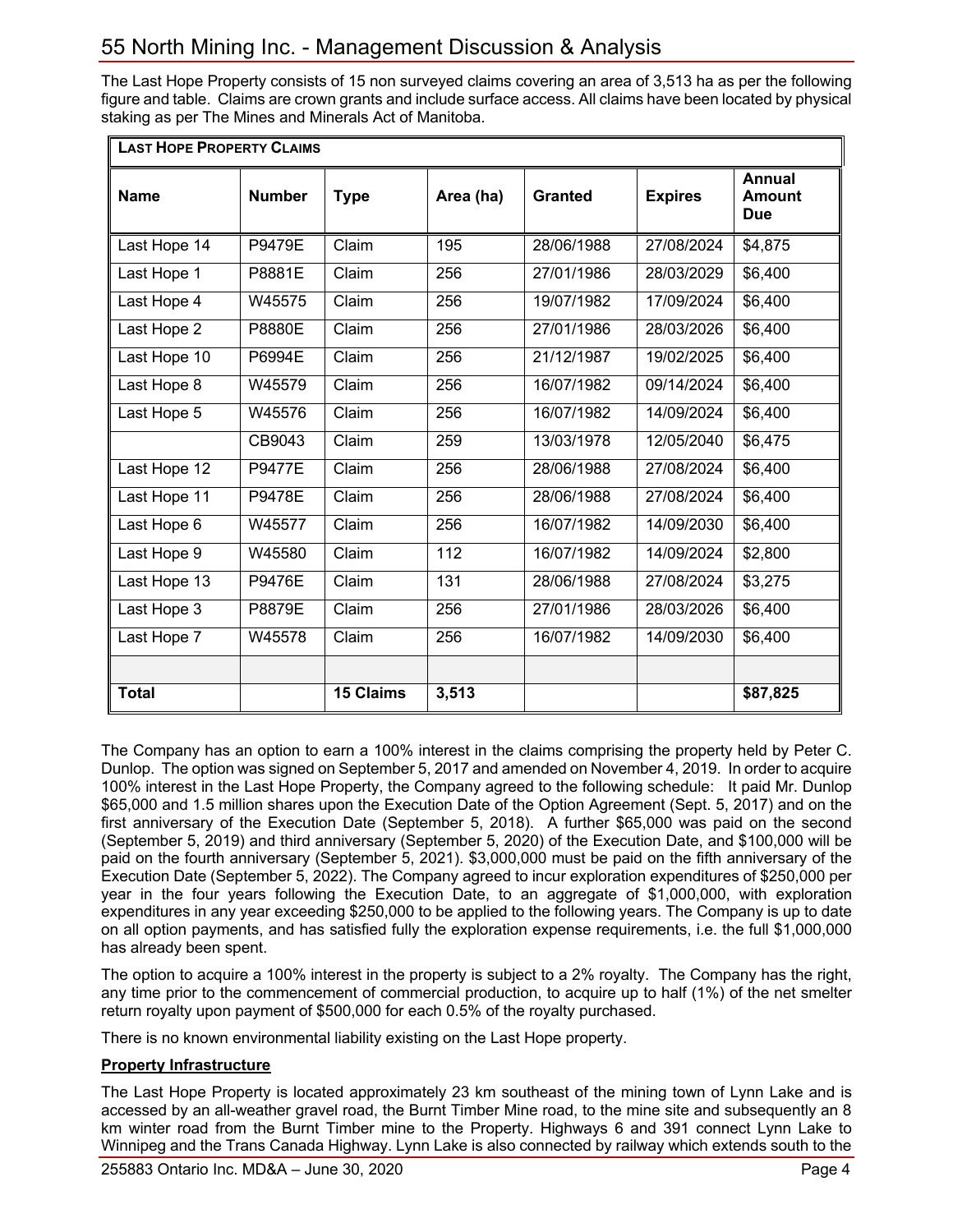Pas, Manitoba, and from there, to the rest of Canada. Lynn Lake Airport (YYL) has a 5,000 ft. paved runway that can land commercial jet aircraft.

Lynn Lake (population of 800) has a hospital, hotel and general store, and was founded to service Sherritt Gordon's nickel discovery in 1950.

Historically, drilling has been conducted year-round with warm weather drilling assisted by helicopter.

Water is abundant in nearby lakes and rivers. Hydroelectric power is available in the town of Lynn Lake. Manitoba has a long history of mining with world class mining centres in Flin Flon and Thompson Manitoba.

#### **History**

Gold was first discovered at Last Hope in 1937. The following table outlines historical work done on the property:

| <b>HISTORICAL EXPLORATION ON THE LAST HOPE PROPERTY</b> |                           |                                                                                                                                                                                                                                                                                                       |  |  |  |
|---------------------------------------------------------|---------------------------|-------------------------------------------------------------------------------------------------------------------------------------------------------------------------------------------------------------------------------------------------------------------------------------------------------|--|--|--|
| Year                                                    | Company                   | <b>Exploration</b>                                                                                                                                                                                                                                                                                    |  |  |  |
| 1937                                                    | R. Madole                 | Last Hope area staked.                                                                                                                                                                                                                                                                                |  |  |  |
| 1939                                                    | Sheritt Gordon Mines Ltd. | 59 hole drill program totalling 3,129 m.                                                                                                                                                                                                                                                              |  |  |  |
| 1978                                                    | W.B Dunlop Limited NPL    | Last Hope area re-staked.                                                                                                                                                                                                                                                                             |  |  |  |
| 1986                                                    | Balcor Resources Corp.    | Calculated a historic mineral resource on the property that predates<br>NI 43-101. Identified two shallow plunging ore shoots within a<br>steep, tabular quartz vein averaging 1.5 m in width.                                                                                                        |  |  |  |
| 2012                                                    | Carlisle Goldfields       | 27 hole DD program totalling 2012. Based on this, and 204 historic<br>drill holes, a NI 43-101 compliant resource estimate was prepared<br>in September 2017 (at a 2.0 g/t cut-off: Indicated: 201,000 tonnes<br>@ 5.75 g/t for 37,000 ozs, Inferred: 1,067,000 tonnes @ 5.29 g/t for<br>182,000 ozs. |  |  |  |
| 2017-2020                                               | 2552883 Ontario Inc.      | 68 line km of IP survey                                                                                                                                                                                                                                                                               |  |  |  |

In August 2020, the shareholders of 55 North and 2552883 Ontario Inc. voted to amalgamate under the name of 55 North, whereby 55 North effectively acquired the Last Hope Gold project.

| Hole-ID      | From (M) | To(M)  | Length (M) | Au g/t |  |
|--------------|----------|--------|------------|--------|--|
| 87-DDH-105   | 120.67   | 122.41 | 1.74       | 79.44  |  |
| SG-03        | 25.79    | 27.55  | 1.76       | 55.59  |  |
| 87-DDH-094   | 91.17    | 93.42  | 2.25       | 38.54  |  |
| <b>SG-01</b> | 26.43    | 29.75  | 3.32       | 26.66  |  |
| <b>SG-26</b> | 49.99    | 53.74  | 3.75       | 23.63  |  |
| 87-DDH-068   | 50.87    | 55.75  | 4.88       | 22.65  |  |
| 87-DDH-140   | 231.19   | 234.3  | 3.11       | 19.49  |  |
| 87-DDH-067   | 24.93    | 26.85  | 1.92       | 17.33  |  |
| <b>SG-27</b> | 24.81    | 27.61  | 2.80       | 15.93  |  |
| 88-DDH-189   | 268.93   | 276.15 | 7.22       | 14.76  |  |

Selected drill results from historic drilling are presented below: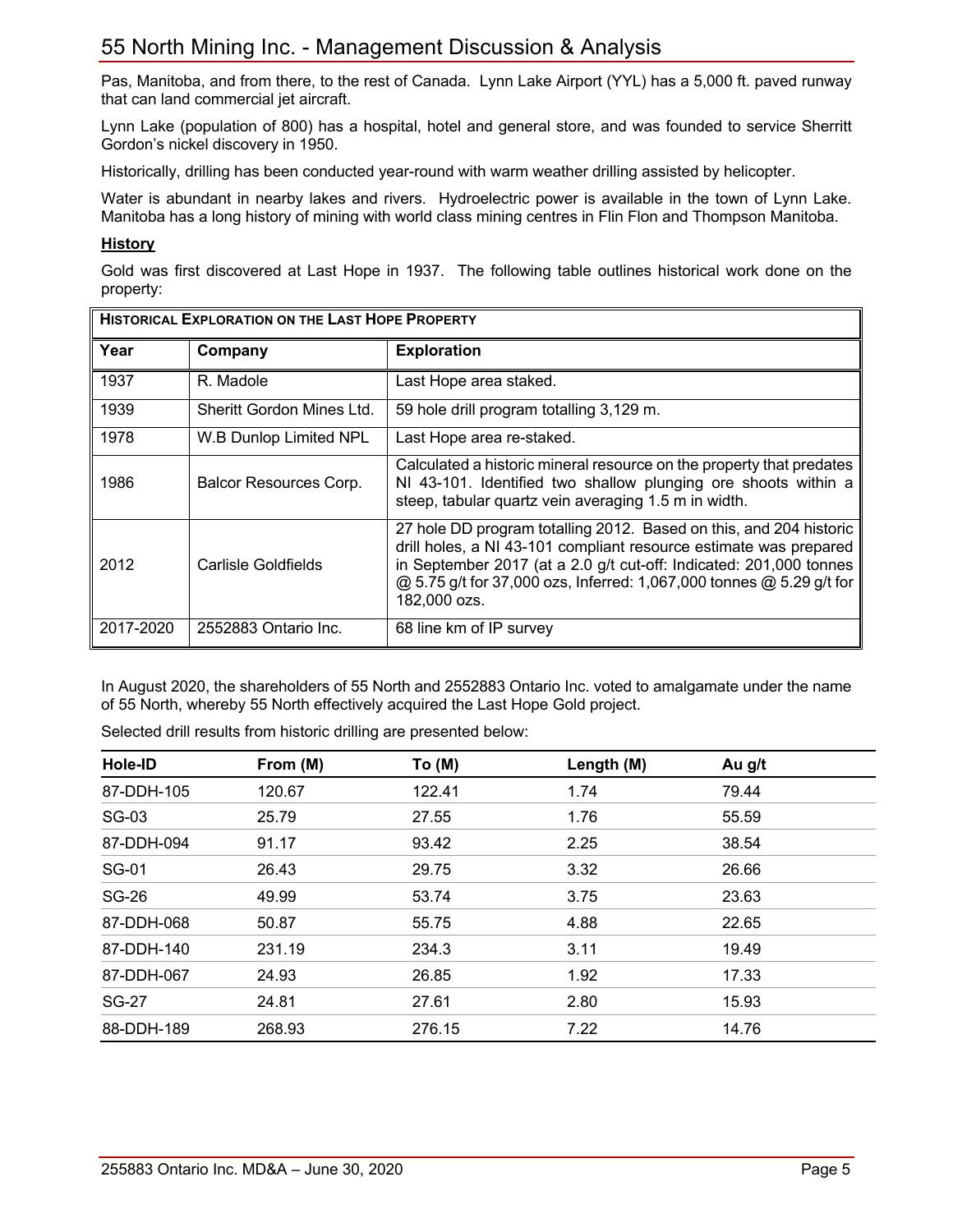#### **Regional Geology**

The Last Hope Property is located within the Churchill Structural Province of the Canadian Shield, lying within the southern portion of the Lynn Lake Greenstone Belt (see figures below). It consists of tholeiitic to calcalkaline mafic volcanic and volcaniclastic rocks with minor rhyolite and dacite (Jones, et. al. 2005).

The Lynn Lake Greenstone Belt, comprised of the North and older South Belts, is part of a larger litho-structural unit which extends in a north-easterly direction from the La Ronge Greenstone Belt in Saskatchewan. The rocks in the South Belt consist of lens-shaped volcanic and sedimentary units which have been interpreted as representing overlapping edifices with flanking aprons of volcaniclastic rocks (Gilbert et al. 1980). This linear feature has been termed the 'Johnson Trend'. The former Burnt Timber open pit deposit (Au) is contained within this trend.

Structurally, the most significant feature in the South Belt is the east-west trending Johnson Shear Zone ("JSZ"), a wide zone of intense brittle-ductile deformation, characterized by faulting, shearing, mylonization and associated silica and carbonate alteration and sporadic gold mineralization. The JSZ is host to at least 26 gold prospects and showings over a 44 km strike length.

The North Belt is a north-facing homocline and consists of rhyolite, overlain by andesite and basalt, sedimentary rocks and an upper basaltic unit. The upper basalts include high alumina and subordinate high magnesia tholeiites. Both the MacLellan deposit (Au, Ag) and the Farley Lake deposit (Au) are located within this belt occurring in a metallotect termed the 'Rainbow Trend'.

#### **Property Geology**

The Last Hope Property (see figure below) is underlain by a west-northwest-striking layered succession. From south to north, this succession is comprised of quartz-feldspar porphyry, mafic tuff, quartzite, mudstone, magnetite-bearing quartzite and feldspathic quartzite (see figure below). The deposit consists of two shallow plunging ore shoots within a steep, tabular quartz vein that averages 1.5 m in width.

Two parallel quartz veins cut the quartzite, the South Vein and the Mandole Vein, both hosting gold bearing sulphide mineralization while the North Vein is barren.

#### **Mineralization**

The Mandole Vein outcrops for approximately 225 m and strikes northwest, dips 80 degrees southwest and fills a fracture in thinly bedded impure quartzite. The wall rocks around the veins are altered for approximately 2.5 cm. The north boundary of the vein is a felsite dyke and is schistose at the contact. The south boundary is a hornblende schist and cherty feldspathic quartzite. Minor amounts of chlorite are present.

The Mandole Vein is 0.3 to 1.2 m wide and can be divided into two units:

• A southern white massive quartz unit; and

• A northern grey aphanitic, siliceous unit with disseminated grains and stringers of pyrite and trace chalcopyrite.

The average sulphide content of the south vein is 5% (local variation up to 15%). The best gold values are found in the highly altered, quartz-pyrite rich footwall of a fault which lies on the periphery of an intrusive. The Johnson Shear Zone, host to at least 26 gold prospects over a 44 km strike length, lies approximately 10 km to the north.

The Last Hope Deposit can be classified as a mesothermal lode gold deposit in a Proterozoic setting. Mesothermal lode gold deposits typically occur in metamorphosed, supracrustal rocks, most commonly in tholeiitic basalts and komatiites but also in felsic volcanic rocks. Discrete veins occur in deformation zones in greenschist metamorphic domains where brittle or brittle-ductile fracturing is dominant. Veins are emplaced in cross-cutting or layer-parallel shear zones, extensional zones and more rarely in saddle reefs (Klien and Day, 1994). Gold is associated with disseminated sulphide minerals. Gold-bearing sulphide minerals are controlled by minor fractures, and occur in irregular patches in quartz, in the wall rock adjacent to the vein, or as disseminations or replacements in zones of highly altered and deformed rocks. Ore bodies tend to be tabular or rod-shaped formed by persistent or discontinuous veins and irregular bodies of gold bearing quartz. Quartz veins are typically surrounded by haloes of silicification and carbonate minerals.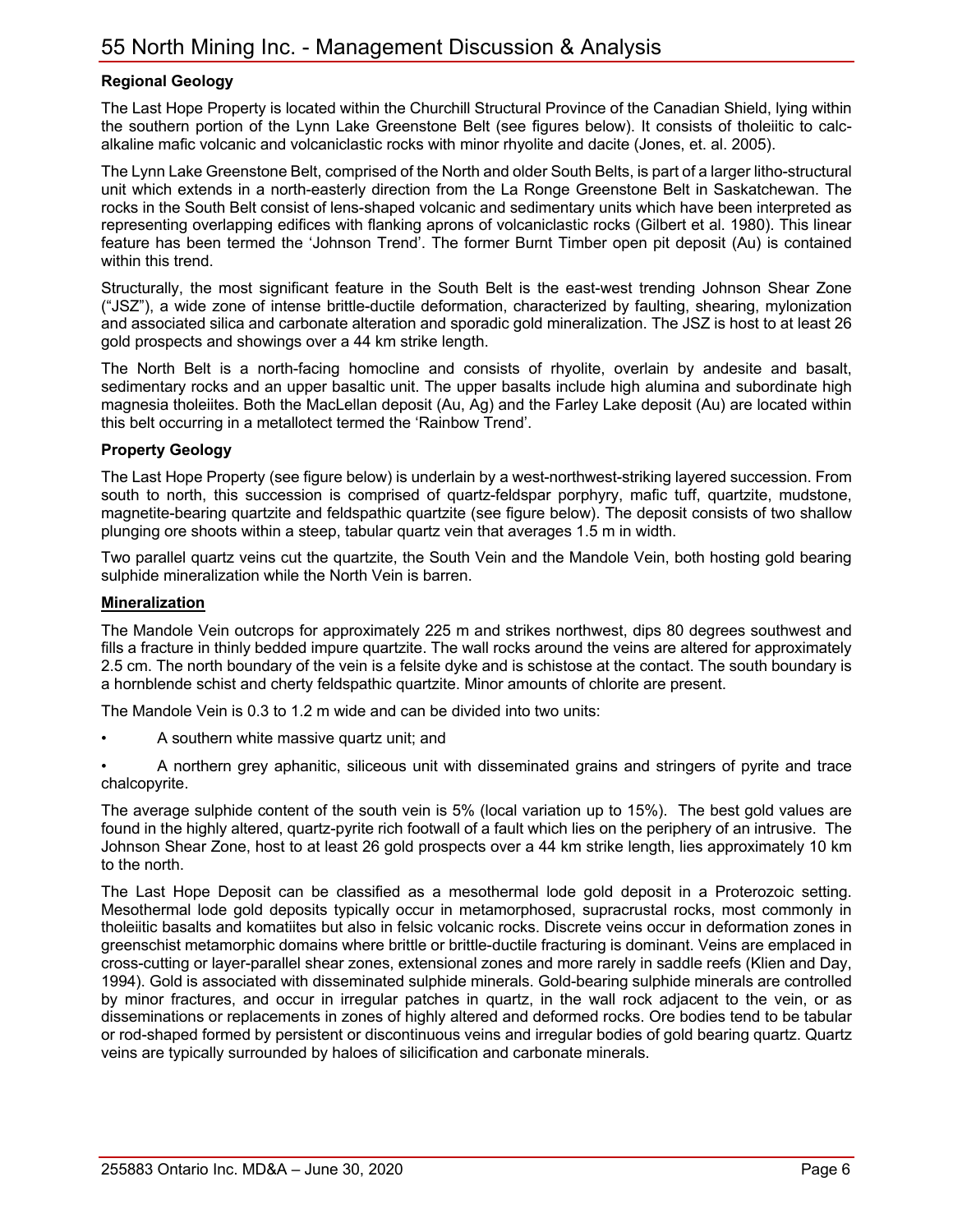# **Mineral Resources and Mineral Reserves**

| MINERAL RESOURCE ESTIMATE FOR LAST HOPE PROPERTY AT 2.0 G/T AU CUT-OFF (1-4) |           |      |         |  |  |  |
|------------------------------------------------------------------------------|-----------|------|---------|--|--|--|
| <b>Classification</b><br>Au g/t<br>Au oz<br>Tonnes                           |           |      |         |  |  |  |
| Indicated                                                                    | 201,000   | 5.75 | 37,000  |  |  |  |
| Inferred                                                                     | 1.067.000 | 5.29 | 182,000 |  |  |  |

- *(1) Mineral Resources which are not Mineral Reserves do not have demonstrated economic viability. The estimate of Mineral Resources may be materially affected by environmental, permitting, legal, title, taxation, socio-political, marketing, or other relevant issues.*
- *(2) The Inferred Mineral Resource in this estimate has a lower level of confidence that that applied to an Indicated Mineral Resource and must not be converted to a Mineral Reserve. It is reasonably expected that the majority of the Inferred Mineral Resource could be upgraded to an Indicated Mineral Resource with continued exploration.*
- *(3) The Mineral Resources in this report were estimated using the Canadian Institute of Mining, Metallurgy and Petroleum (CIM), CIM Standards on Mineral Resources and Reserves, Definitions and Guidelines prepared by the CIM Standing Committee on Reserve Definitions and adopted by the CIM Council.*
- *(4) The Mineral Resource Estimate is based on 219 drill holes of which 15 holes were drilled in 2012 and 204 holes were historical diamond drill holes. The core from this historical drilling remains intact at the Property and was partially re-assayed in 2012.*

The Indicated Mineral Resource category was justified for blocks interpolated by pass one which was using at least four composites from a minimum of two drill holes within a spacing of 25m on strike, 20m down dip and 10m across dip. Inferred resources were categorized by passes 2 to 4 on all remaining grade populated blocks.

#### **Last Hope's Proximity to Alamos Gold's Lynn Lake Gold Project**

Last Hope is located approximately 20 km directly south of Lynn Lake's proposed plant location, well within economic trucking distance, and could present an opportunity to blend in Last Hope's higher grade material to enhance project economics (Last Hope M&I grade = 6.75 g/t versus Lynn Lake's P&P grade of 1.83 g/t). Alamos Gold Lynn Lake Project's 2018 Feasibility Study stipulated a Proven and Probable reserve estimate which was since updated to 31.9Mt @ 1.83 g/t for 1.88M ozs, and proposed a 7,000 tpd conventional open pit CIP mining/milling operation. Alamos Gold's Lynn Lake Gold Project is currently in the permitting stage with ongoing exploration on the property.

#### **Exploration Upside**

#### **Existing Resource Drill Targets**

The Company plans to expand the high grade portions of the current resource by drilling the down-plunge extensions of high-grade shoots. Also, the Company plans to conduct infill drilling to upgrade and expand the existing resources.

#### **Parallel Structure Drill Targets**

In the summer of 2020, the previous owner, 2552883 Ontario Inc., completed a 68 line-kilometre Induced Polarization survey which identified 2 potential parallel structures to the east of the current resource estimate, similar to that hosting the current resource. These two parallel structures, each with a strike length of 3.4 km, were indicated by strong geophysical anomalies coinciding with soil geochemical highs as indicated in the figure below. The Company plans to drill each of these two parallel potentially mineralized structures - this represents an opportunity to ultimately significantly increase the current resource estimate.

## **MINING OPERATIONS**

The Corporation has no mining operations.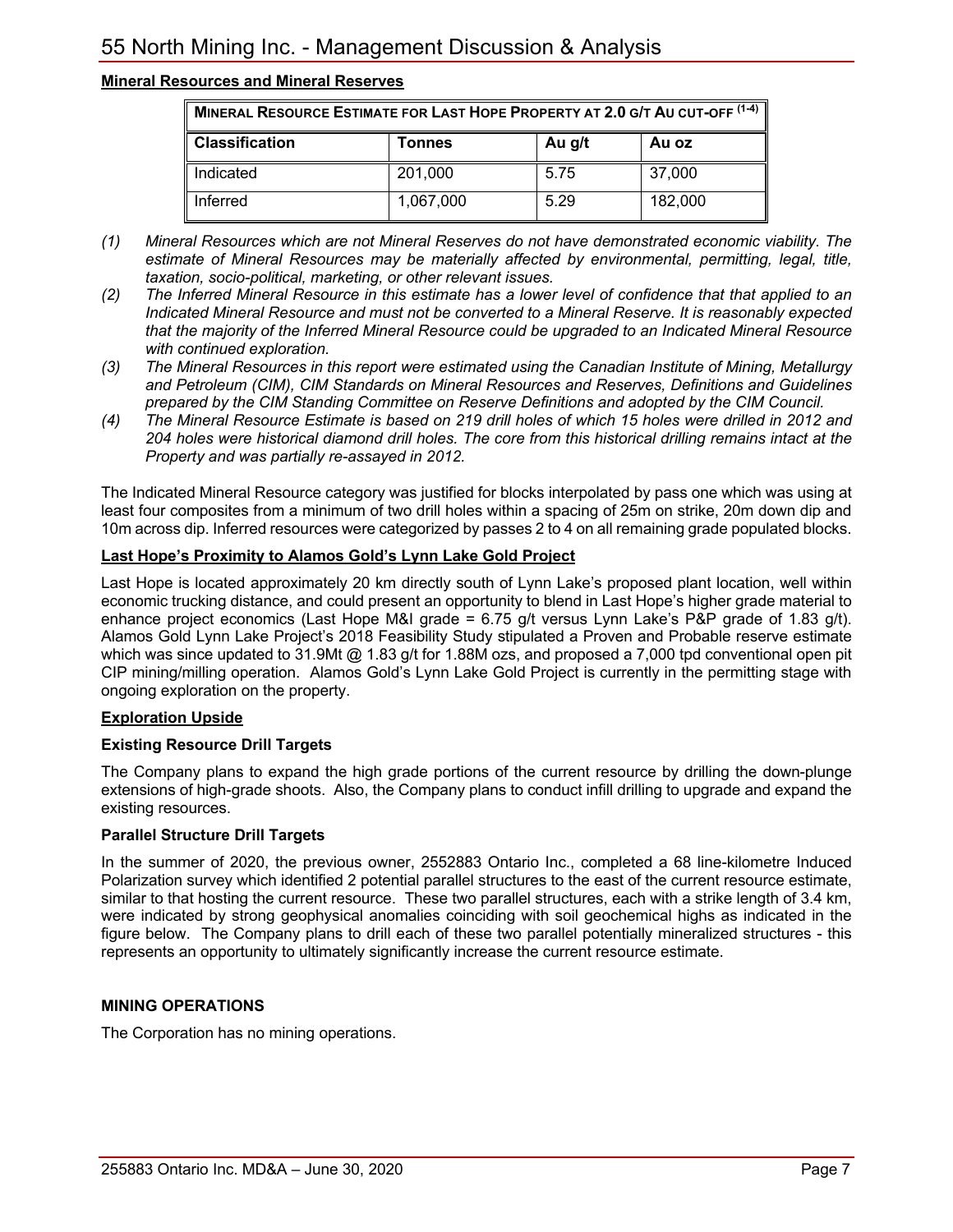### **OVERALL PERFORMANCE**

#### **RESULTS OF OPERATIONS FOR THE THREE AND NINE MONTHS ENDED SEPTEMBER 30, 2020**

#### **Analysis of the periods ended September 30, 2020 compared to the periods ended September 30, 2019**

As the Company is in the exploration phase and its property is in the early stage of exploration and not in production. Therefore, mineral exploration expenditures are not capitalized and losses are incurred as a result of exploration expenditures and administrative expenses relating to the operation of the Company's business. Consequently, the Company's net income is not a meaningful indicator of its performance of potential. The key performance driver for the Company is the acquisition, exploration, and development of prospective mineral properties. By acquiring and exploring projects of superior technical merit, the Company increases the probability of finding and developing economic mineral deposits.

At this time the Company is not anticipating profit from operations in the near future. Until such time as the Company is able to realize profits from the production and marketing of commodities from its properties, the Company will report a deficit and will rely on its ability to obtain equity or debt financing to fund ongoing operations. Additional financing is required for new exploration and promotional initiatives. Due to the nature of the junior mineral exploration industry, the Company will have a continuous need to secure additional funds through the issuance of equity or debt in order to support its corporate and exploration activities, as well as its obligations relating to its properties.

For the three and nine months ended September 30, 2020, the Company reported losses of \$1,255,864 and \$1,501,395, respectively, compared to a loss of \$178,796 for the three months ended September 30, 2019 and a loss of \$179,004 for the nine months ended September 30, 2019.

The Company did not undertake any significant exploration activities during 2019 or the first nine months of 2020. For the past three and a half years, Management has focused on administrative and organizational "clean up". With the raising capital in September 2020 and the fourth quarter of 2020, the Company, being well equipped to begin exploration activities, started a drill program at its Last Hope property.

During 2020, Management has worked to secure financing, complete its RTO and get the Company's shares listed on the Canadian Securities Exchange. Management is well along this path and expects to be publiclylisted shortly. These efforts are reflected in the increase of Management and consulting expenditures for the three and nine months ended September 30, 2020 of \$87,878 and \$227,878, respectively compared to \$51,200 for each of the three and none months ended September 30, 2019 as well as \$228,350 of promotion and shareholder communications expenditures in the third quarter of 2020. Reflective of this activity, professional fees for the three and nine months ended September 30, 2020 were \$20,240 and \$63,195 with \$Nil in the first nine months of 2019. The results of the third quarter of 2020 include \$835,505 in Listing Costs, reflective of the accounting cost of the RTO.

#### **SUMMARY OF QUARTERLY RESULTS**

The following are the results for the below noted quarters:

|                                 | Q3 2020   | Q2 2020 | Q1 2020 | Q4 2019   |
|---------------------------------|-----------|---------|---------|-----------|
|                                 |           |         |         |           |
| General administrative expenses | 13,891    | 1,587   | 24,182  | 76,492    |
| Acquisition costs               | ---       | ---     |         | $---$     |
| Project expenditures            | 5,000     | 15,940  | 56,563  | 50,116    |
| Net loss                        | 1,228,402 | 84,708  | 168,072 | 211,591   |
| Loss per share                  | 0.00      | 0.00    | 0.00    | 0.00      |
|                                 |           |         |         |           |
|                                 |           |         |         |           |
|                                 | Q3 2019   | Q2 2019 | Q1 2019 | Q4 2018   |
|                                 |           |         |         |           |
| General administrative expenses | 15,346    | 57      | 151     | (5, 249)  |
| Acquisition costs               | 65,000    |         |         |           |
| Project expenditures            |           |         |         | (82, 346) |
| Net loss                        | 131,646   | 5,040   | 4,943   | 85,105    |

The pace of development of its properties will determine how quickly the Company expends its working capital and how long it will take before the Company requires additional working capital. The ability of the Company to access new working capital through additional financings could be adversely affected by many factors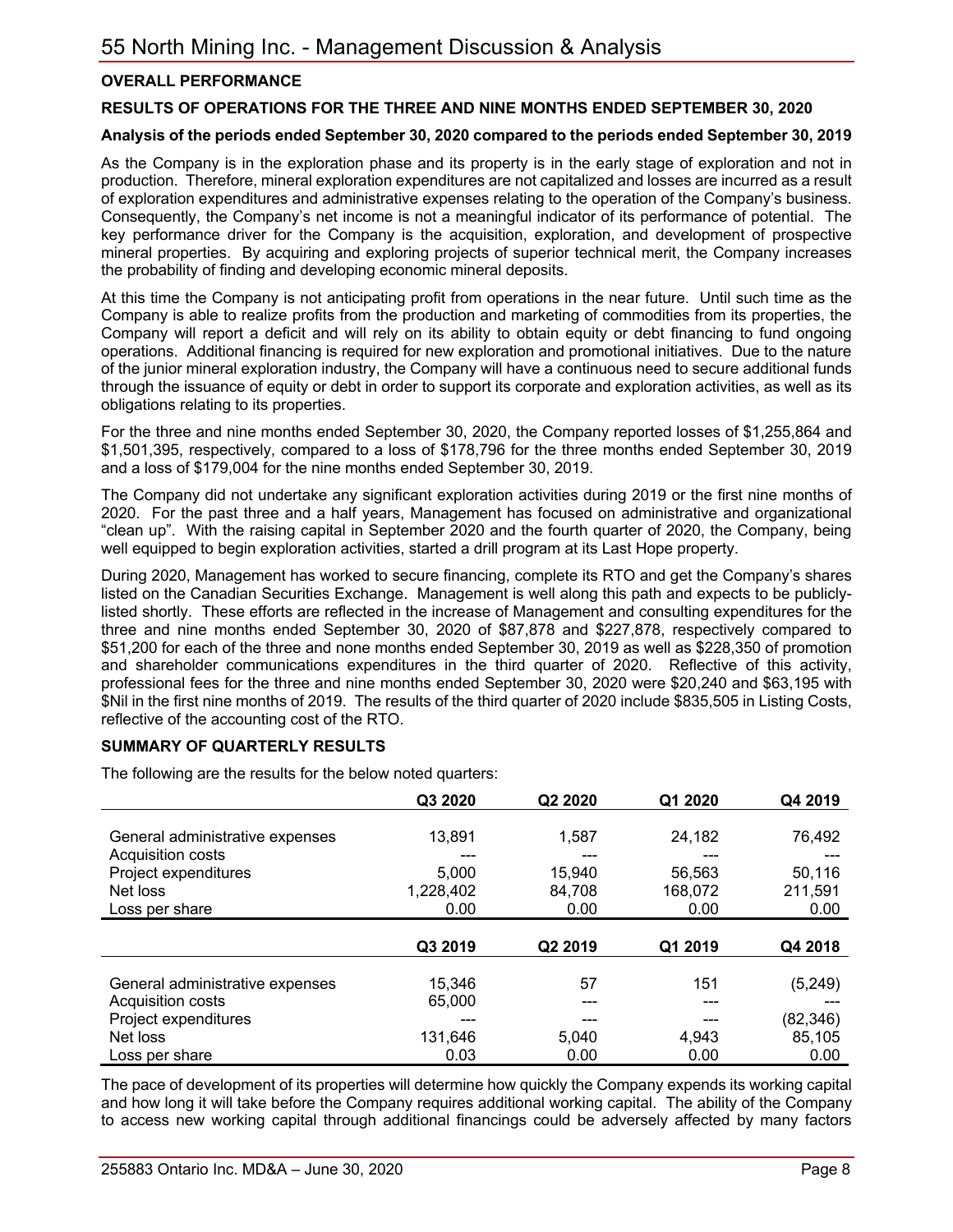including a downturn in mineral prices, a general economic downturn, poor results from exploration programs on its properties and a variety of other factors.

## **FINANCING ACTIVITIES AND CAPITAL RESOURCES**

The Company is in the exploration stage and therefore has no regular cash inflows. As at September 30, 2020, the Company had a cash balance of \$1,595,298 a working capital of \$649,208 (December 31, 2019 – a cash balance of \$478,139 and working capital of \$336,198).

On September 24, 2020, the Company closed a private placement for gross proceeds of \$1,403,416. On October 16, 2020, the Company announced that it closed the second tranche of a non-brokered private placement for gross proceeds of \$836,000. On November 12, 2020 the Company announced that it closed the third tranche of a non-brokered private placement for gross proceeds of \$1,386,920.

#### **FINANCIAL INSTRUMENTS**

The Corporation's financial instruments consist of cash, receivables, loan receivable, accounts payable and accrued liabilities and loan payable.

(a) Risk management and hedging activities

In the normal course of operations the Company is exposed to various financial risks. Management's close involvement in the operations allows for the identification of risks and variances from expectations. The company does not meaningfully participate in the use of financial instruments to control these risks. The company has no designated hedging transactions. The financial risks and management's risk management objectives and policies are as follows:

(i) Currency risk

The company does not hold any assets or liabilities denominated in a foreign currency.

(ii) Price risk

The company is exposed to price risk with respect to commodity prices. As the company is not a producing entity, this risk does not currently affect earnings, however, the risk could affect the completion of future equity transactions. The company monitors commodity prices of precious metals and the stock market to determine the timing, nature and extent of equity transactions.

(iii) Credit risk

Credit risk refers to the risk that a counterparty will default on its contractual obligations resulting in a financial loss to the entity. The company is exposed to credit risk on cash, trade receivables and other receivables. Cash is held with an established Canadian financial institution and the company's other receivables are from Canadian government entities, from which management believes the risk of loss to be remote. The company does not have any derivatives or similar instruments that mitigate the maximum exposure to credit risk.

(iv) Liquidity risk

Liquidity risk is the risk that arises when the maturity of assets and liabilities does not match. Management monitors the company's liquidity by assessing forecast and actual cash flows and by maintaining adequate cash on hand. It is management's opinion that it is unlikely that the Company will encounter difficulty in raising funds to meet commitments associated with financial instruments. As at September 30, 2020, the Company had working capital in the amount of \$649,208.

#### (v) Interest rate risk

Interest rate risk is the risk that the fair value or future cash flows of a financial instrument will fluctuate because of changes in market interest rates. The Company's promissory note agreement fixes interest at 5% per annum and accordingly is not subject to cash flow interest rate risk due to changes in the market rate of interest. Changes in future interest rates could however affect the carrying value of the debt and result in a non-cash adjustment to earnings.

(b) Fair values, carrying amounts and changes in fair value

The fair values of the Company's financial instruments approximate their carrying value due to their short-term nature. Fair value amounts represent point-in-time estimates and may not reflect fair value in the future. The measurements are subjective in nature, involve uncertainties and are a matter of judgment. The methods and assumptions used to develop fair value measurements, for those financial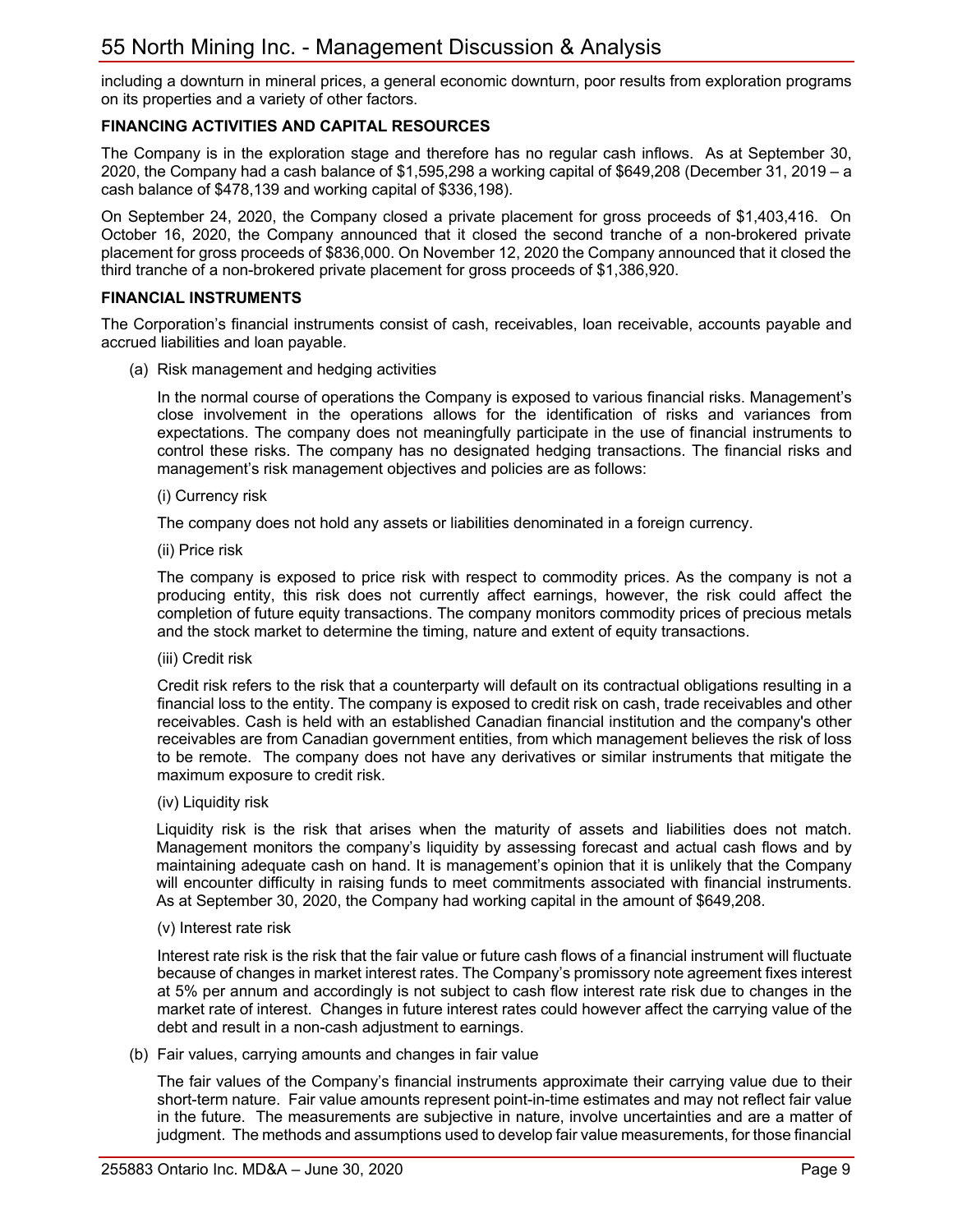instruments where fair value is recognized in the balance sheet, have been prioritized into three levels as per the fair value hierarchy in Canadian generally accepted accounting principles.

- Level one includes quoted prices (unadjusted) in active markets for identical assets or liabilities.
- Level two includes inputs that are observable other than quoted prices included in level one.
- Level three includes inputs that are not based on observable market data.

At September 30, 2020 and December 31, 2019, the Company's financial instruments were classified as Level 1 except for investments which was classified as Level 2.

(c) Collateral

The carrying value of financial assets the Company has pledged as collateral as at September 30, 2020 and December 31, 2019 is \$Nil.

#### **RISK FACTORS**

The business of the Company is subject to a number of risks and uncertainties that may impact the business of the Company. A summary of the risk factors that may affect the Company is set forth below.

#### **COMPETITION FOR MINERAL DEPOSITS**

The mineral exploration and mining industry is competitive in all phases of exploration, development and production. The Company competes with a number of other entities and individuals in the exploration of search for and the acquisition of attractive mineral properties. As a result of this competition, much of which is with entities with greater financial resources than the Company, the Company may not be able to obtain funding for its exploration projects, obtain and maintain the necessary resources to carry out such exploration or acquire attractive properties in the future on terms it considers acceptable. The Company competes with other resource companies, many of whom have greater financial resources and/or more advanced properties that are better able to attract equity investment and other capital.

#### **RESOURCE EXPLORATION AND DEVELOPMENT INVOLVES A HIGH DEGREE OF RISK**

Resource exploration and development is a speculative business and involves a high degree of risk. There is no known body of commercial ore on any of the properties of the Company. There is no certainty that any expenditure made by the Company in the exploration of any of its properties or otherwise will result in discoveries of commercial quantities of minerals. The marketability of natural resources which may be acquired or discovered by the Company will be affected by numerous factors beyond the control of the Company.

#### **LAG TIME BETWEEN DISCOVERY AND PRODUCTION OF MINERAL RESOURCES**

The Company is unable to predict the amount of time which may elapse between the date when any new mineral resource may be discovered and the date when production, if any, will commence from any such discovery.

#### **INFRASTRUCTURE REQUIREMENTS**

Exploration and development of mineral properties depend, to one degree or another, on adequate infrastructure. Reliable roads, bridges, power sources and water supply are important determinants which affect capital and operating costs. Unusual or infrequent weather phenomena, terrorism, sabotage, government or other interference in the maintenance or provision of such infrastructure could adversely affect the Company's operations, financial conditions and results of operations.

### **TITLE TO THE COMPANY'S PROPERTIES OR INTEREST MAY BE DISPUTED**

Title to and the area of resource concessions may be disputed. There is no guarantee of title to any of the Company's properties. The properties may be subject to prior unregistered agreements or transfers and title may be affected by undetected defects.

#### **SURFACE ACCESS RIGHTS**

The Company does not have surface access rights to all of its mineral properties and will be required to obtain all necessary permits prior to carrying out any exploration activities on certain of its properties. According, the Company may be unable to access certain of its properties and related mineral exploration claims to carry out its proposed exploration activities.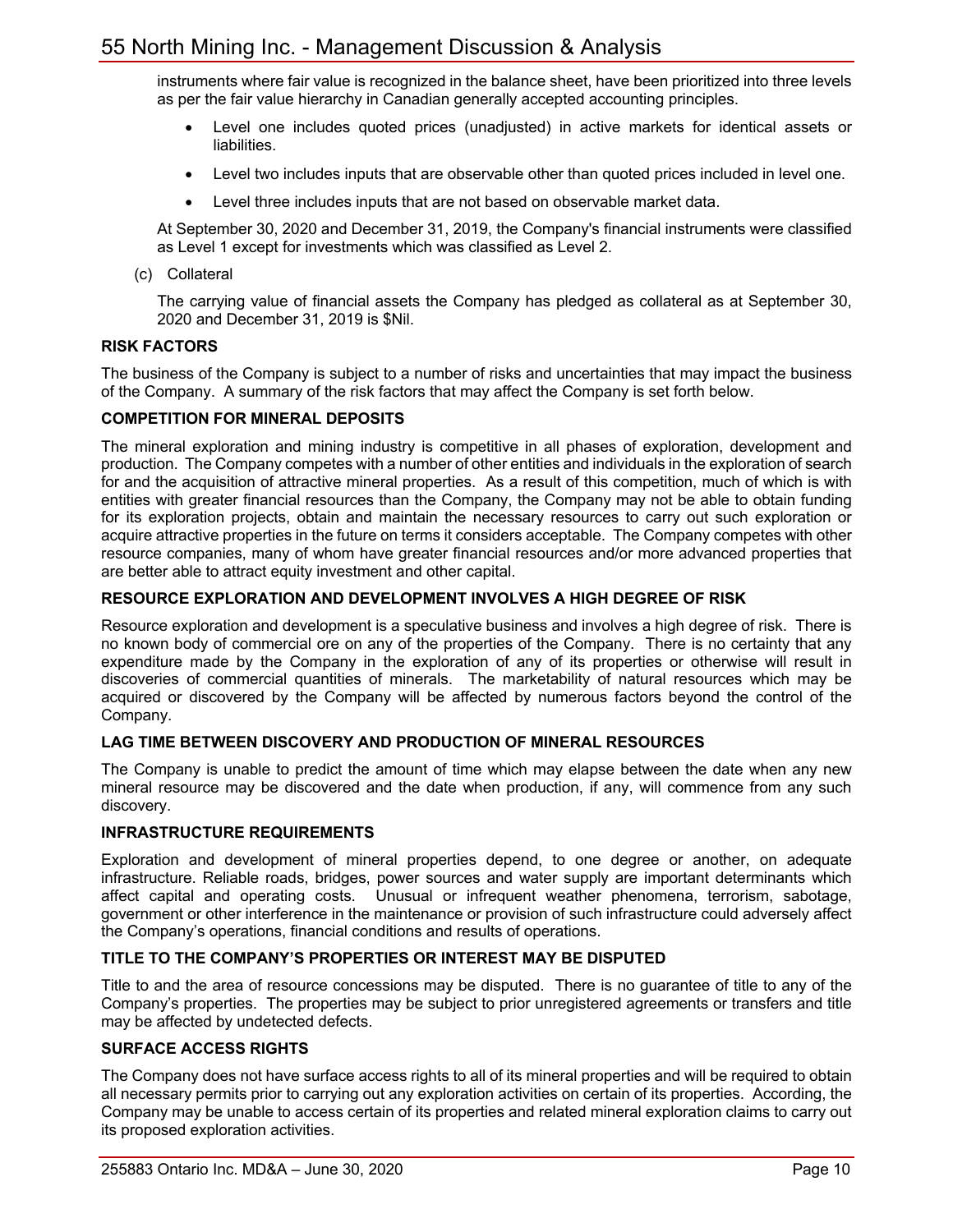# **ABORIGINAL LAND CLAIMS AND ABORIGINAL RIGHTS**

The mineral properties of the Company may in the future be the subject of aboriginal peoples' land claims or aboriginal rights claims. The legal basis of an aboriginal land claim and aboriginal rights is a matter of considerable legal complexity and the impact of the assertion of such a claim, or the possible effect of a settlement of such claim upon the Company cannot be predicted with any degree of certainty at this time.

#### **ADDITIONAL FUNDS FOR FUTURE EXPLORATION AND DEVELOPMENT, DILUTION**

As a mineral exploration company, the Company does not generate cash flow from its activities and it must rely primarily on issuances of its securities or the borrowing of funds to finance its operations. The exploration and development of its properties will require substantial funds beyond those it has and there is no assurance that such additional funds will be available to the Company on commercially reasonable terms or in sufficient amounts to allow the Company to continue to pursue its objectives. The inability of the Company to raise further funds whether through additional equity issuances or by other means, could result in delays or the indefinite postponement of planned exploration and/or development activities or, in certain circumstances, the loss of some or all of its property interests or cessation of all mineral exploration and/or development activities.

#### **RISKS ASSOCIATED WITH THE COMPANY'S ACTIVITIES MAY NOT BE INSURABLE**

The Company's business is subject to a number of risks and hazards and no assurance can be given that insurance will cover the risks to which the Company's activities will be subject or will be available at all or at commercially reasonable premiums.

### **THE COMPANY HAS NO HISTORY OF OPERATIONS, EARNINGS OR DIVIDENDS**

The Company was incorporated on December 5, 2008 and has no history of earnings or of a return on investment, and there is no assurance that it will generate earnings, operate profitably or provide a return on investment in the future. The Company has no plans to pay dividends.

#### **STATUTORY AND REGULATORY COMPLIANCE IS COMPLEX AND MAY RESULT IN DELAY OR CURTAILMENT OF THE COMPANY'S OPERATIONS**

The current and future operations of the Company and any parties which may carry out exploration, development and mining activities on properties in which the Company holds an interest will be governed by laws and regulations governing mineral concession acquisition, prospecting, development, mining, production, exports, taxes, labour standards, occupational health, waste disposal, toxic substances, land use, environmental protection, mine safety and other matters. Companies engaged in exploration activities often experience increased costs and delays in production and other schedules as a result of the need to comply with applicable laws, regulations and permits. The Company will apply for all necessary permits for the exploration work it intends to conduct, however such permits are, as a practical matter, subject to the discretion of government authorities and there can be no assurance that the Company will be successful in obtaining or maintaining such permits.

#### **THE COMPANY DEPENDS ON KEY MANAGEMENT AND EMPLOYEES**

Recruiting and retaining qualified personnel is critical to the Company's success. The number of persons skilled in acquisition, exploration and development of mining properties is limited and competition for such persons is intense. As the Company's business activity grows, the Company will require additional key financial, administrative and mining personnel as well as additional operations staff. There can be no assurance that the Company will be successful in attracting, training and retaining qualified personnel.

#### **SHORTAGE OF SUPPLIES**

The Company may be adversely affected by shortages of critical supplies or equipment required to operate the business of the Company. Any shortage of critical supplies or equipment will affect the timeliness of the development of the Company and its business.

#### **ESTIMATES OF MINERAL RESOURCES**

There are numerous uncertainties inherent in estimating ore reserves and mineral resources. The accuracy of any reserve or resource estimate is a function of the quantity and quality of available data and of the assumptions made and judgments used in engineering and geological interpretation. Fluctuations in precious or base metal prices, results of drilling or metallurgical testing, subsequent to the date of any estimate may require revision of such estimate. In addition, there can be no assurance that precious or base metal recoveries in small scale laboratory tests will be duplicated in larger scale tests under on-site conditions or during production.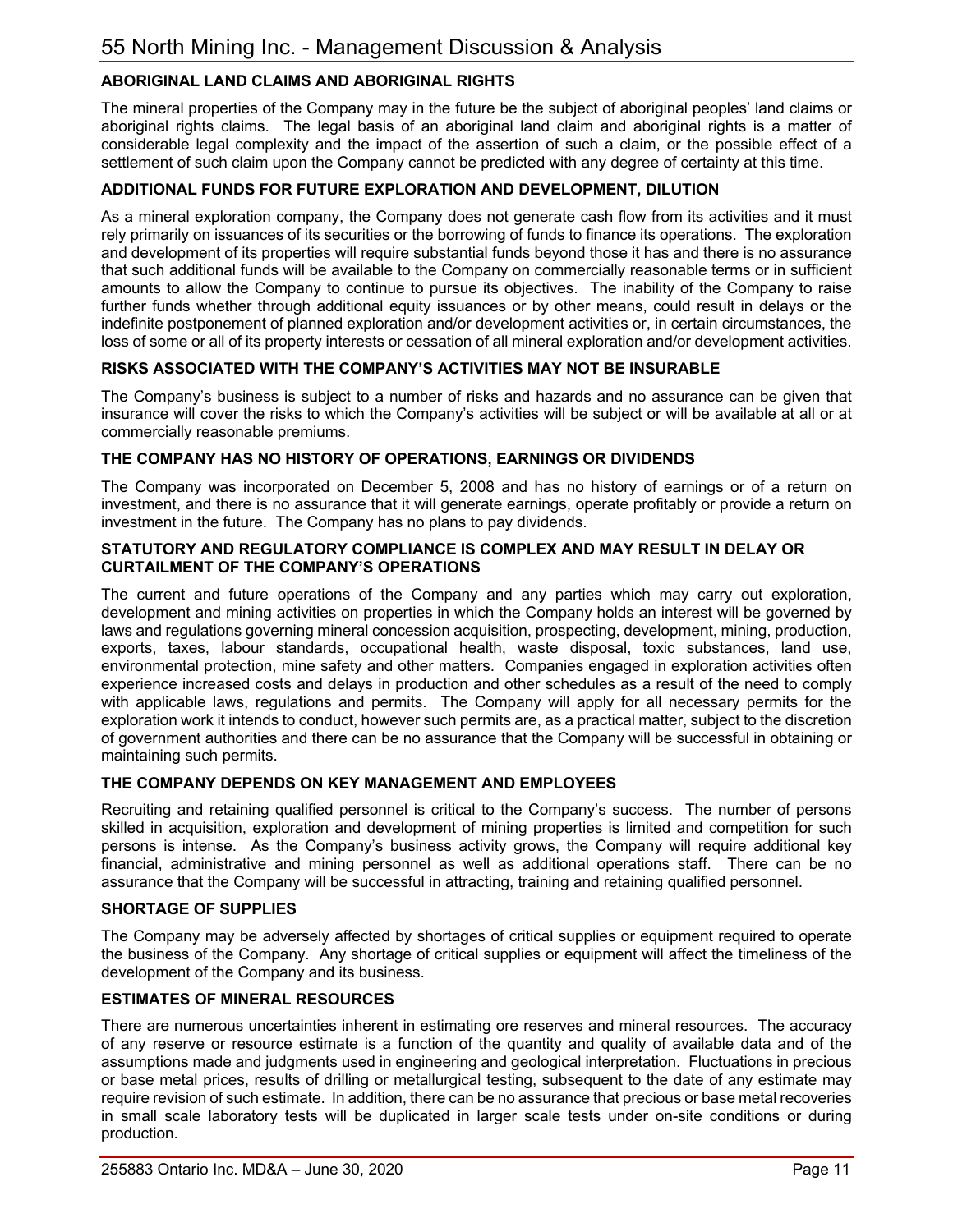## **ENVIRONMENTAL FACTORS**

All phases of the Company's operations are subject to environmental regulation in the jurisdictions in which it operates. Environmental legislation is evolving in a manner which will require stricter standards and enforcement, increased fines and penalties for non-compliance, more stringent environmental assessments of proposed projects and a heightened degree of responsibility for companies and their officers, directors and employees. There is no assurance that future changes in environmental regulation, if any, will not adversely affect the Company's operations. The Company's operations are subject to environmental regulations promulgated by various government agencies from time to time. Violation of existing or future environmental rules may result in various fines and penalties.

#### **CONFLICT OF INTEREST**

Certain directors and officers of the Company were also directors, officers or shareholders of other companies that are similarly engaged in the business of acquiring, developing, and exploiting natural resource properties. Such associations may give rise to conflicts of interest from time to time. The directors of the Company are required by law to act honestly and in good faith with a view to the best interests of the Company and to disclose any interest which they may have in any project or opportunity of the Company.

#### **OFF BALANCE SHEET ARRANGEMENTS**

There are no off-balance sheet arrangements to which the Company is committed.

#### **RELATED PARTY TRANSACTIONS**

The Company's Chairman and CEO was owed \$250,000 at September 30, 2020 (December 31, 2019 - \$220,000). This liability was non-interest bearing, unsecured and repayable on demand. This amount, along with \$50,000 of accrued pay was converted into units as part of the November 12, 2020 financing.

Compensation of key management personnel and directors for the period was as follows:

|                   | <b>Three Months Ended</b><br>September 30. | <b>Nine Months Ended</b><br>September 30. |           |          |
|-------------------|--------------------------------------------|-------------------------------------------|-----------|----------|
|                   | 2020                                       | 2019                                      | 2020      | 2019     |
| Cash compensation | \$40,000                                   | 30.000                                    | \$100,000 | \$30,000 |

During the three and nine months ended September 30, 2020, the Company remunerated its CEO \$5,000 and \$5,000, respectively (three and nine months ended September 30, 2019 - \$NIL and \$NIL, respectively) and its CFO \$5,000 and \$35,000, respectively (three and nine months ended September 30, 2019 - \$10,000 and \$10,000, respectively). At September 30, 2020, the Company's CEO and CFO are owed \$45,000 and \$10,000, respectively, as unpaid compensation and unreimbursed expenses (December 31, 2019, the Company's CEO and CFO were owed \$NIL and \$NIL, respectively, for unpaid compensation).

At September 30, 2020, the company's CEO was owed \$250,000 on account of monies he advanced to the Company. This amount was settled by the issuance of units as part of the November 12 financing closing (see Note 13).

On July 2, 2020, the Company's CFO and a director agreed to receive 200,000 common shares each in settlement of \$20,000 debt owed to each of them, with each share issued at \$0.10 per share.

The loan receivable as at December 31, 2019 of \$428,233 was due from Old 55 North and is non-interest bearing, unsecured, and repayable on demand. This amount eliminates on consolidation now that Ontario Inc. is a subsidiary of 55 North.

#### **FUTURE CHANGES in ACCOUNTING POLICIES**

#### **New accounting pronouncements**

Certain new standards, interpretations, amendments and improvements to existing standards were issued by the IASB or IFRIC. Some updates that are not applicable or are not consequential to the Company may have been excluded from the list below. None of these is expected to have a significant effect on the Consolidated Financial Statements of the Company.

The Conceptual Framework for Financial Reporting (revised in 2018) has been updated to expand on the existing Conceptual Framework by focusing on the elements of financial statements, recognition and derecognition, measurement, and presentation and disclosure. The standard is effective for annual periods beginning on or after January 1, 2020. These new standards and changes did not have any material impact on the Company's financial statements.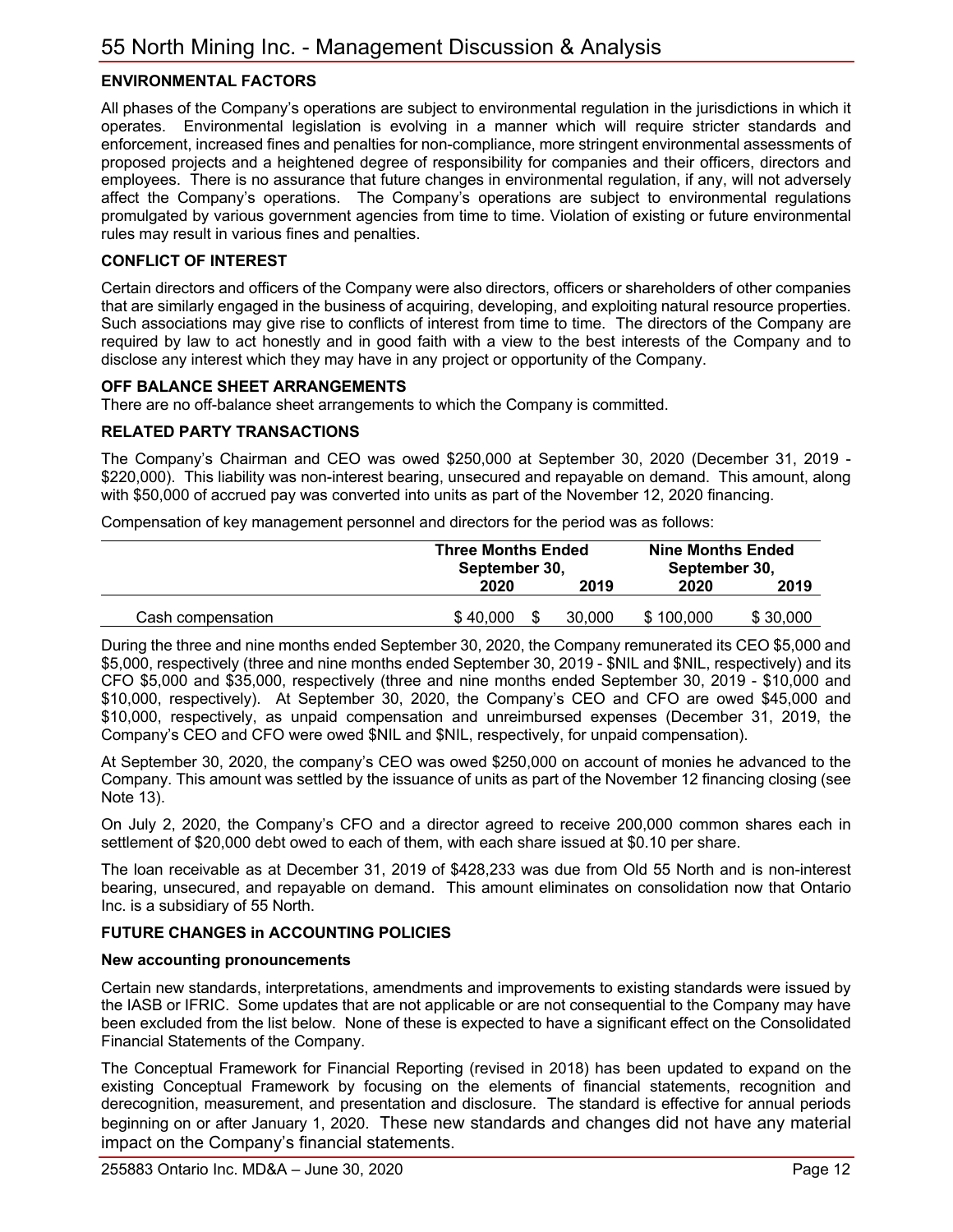Amendments to IAS 1 – Presentation of Financial Statements and IAS 8 – Accounting Policies, Changes in Accounting Estimates and Errors has been updated. The definition of "material" is being clarified for purpose of improving consistency and application of the concept where applicable. The standard is effective for annual periods beginning on or after January 1, 2020. This new standard and changes did not have any material impact on the Company's financial statements.

#### **ADDITIONAL DISCLOSURE FOR VENTURE ISSUERS WITHOUT SIGNIFICANT REVENUE**

As the Company has had no significant revenue from operations since inception (December 5, 2008), the following is a breakdown of the material costs incurred by the Company:

|                                            | Three months<br><b>Ended</b><br>Sept. 30, 2020<br>\$\$ | Three months<br><b>Ended</b><br>Sept. 30, 2019<br>\$\$ | <b>Nine Months</b><br><b>Ended</b><br>Sept. 30, 2020<br>\$\$ | <b>Nine Months</b><br><b>Ended</b><br>Sept. 30, 2019<br>\$\$ |
|--------------------------------------------|--------------------------------------------------------|--------------------------------------------------------|--------------------------------------------------------------|--------------------------------------------------------------|
| <b>Project Costs</b>                       | 5.000                                                  | ---                                                    | 72,503                                                       |                                                              |
| Listing Costs                              | 835,505                                                |                                                        | 835,505                                                      |                                                              |
| <b>General and Administrative Expenses</b> | 13,891                                                 | 15.346                                                 | 39,660                                                       | 15,554                                                       |

#### **DISCLOSURE OF OUTSTANDING SHARE DATA**

#### **a) Authorized:**

The Company is authorized to issue an unlimited number of common shares with each common share entitled to one vote.

#### **b) Common shares issued:**

|                              | <b>Number of Shares</b> | <b>Stated Capital</b> |
|------------------------------|-------------------------|-----------------------|
| Balance, December 31, 2018   | 52,275,001              | 844,301               |
| Issued on private placement  | 16,718,216              | 925,025               |
| Warrant allocation           | ---                     | (158, 569)            |
| Share issue costs            |                         | (30,000)              |
| Flow-through premium         |                         | (212,007)             |
| Balance, December 31, 2019   | 68,993,217              | \$1,368,750           |
| Issued on settlement of debt | 1,500,000               | 150,000               |
| Issued on amalgamation       | 7,832,915               | 695,988               |
| Issued on private placement  | 7,132,080               | 1,403,416             |
| Warrant allocation           | $---$                   | (484, 898)            |
| Share issue costs            |                         | (106, 220)            |
| Flow-through premium         |                         | (353, 620)            |
| Balance, September 30, 2020  | 85,458,212              | \$2,673,416           |

On September 10, 2019, a director of the Company subscribed for 1,562,500 units at a price of 0.08 per unit for proceeds of \$125,000. Each unit was comprised of one common share and one half of a warrant, with each warrant exercisable at \$0.18 per share until September 10, 2022. In August 2020, the terms of these warrants were changed to an expiration date of December 31, 2022.

On September 10, 2019, the Company closed a private placement, issuing 14,285,716 flow-through units for proceeds of \$750,000. Each unit was comprised of one flow-through common share and one-half warrant with each warrant exercisable at \$0.18 per share until September 10, 2022. In August 2020, the terms of these warrants were changed to an expiration date of December 31, 2022.

On December 31, 2019, the Company closed a private placement, issuing 870,000 flow-through units for proceeds of \$50,025. Each unit was comprised of one flow-through common share and one-half warrant with each warrant exercisable at \$0.18 per share until December 31, 2022.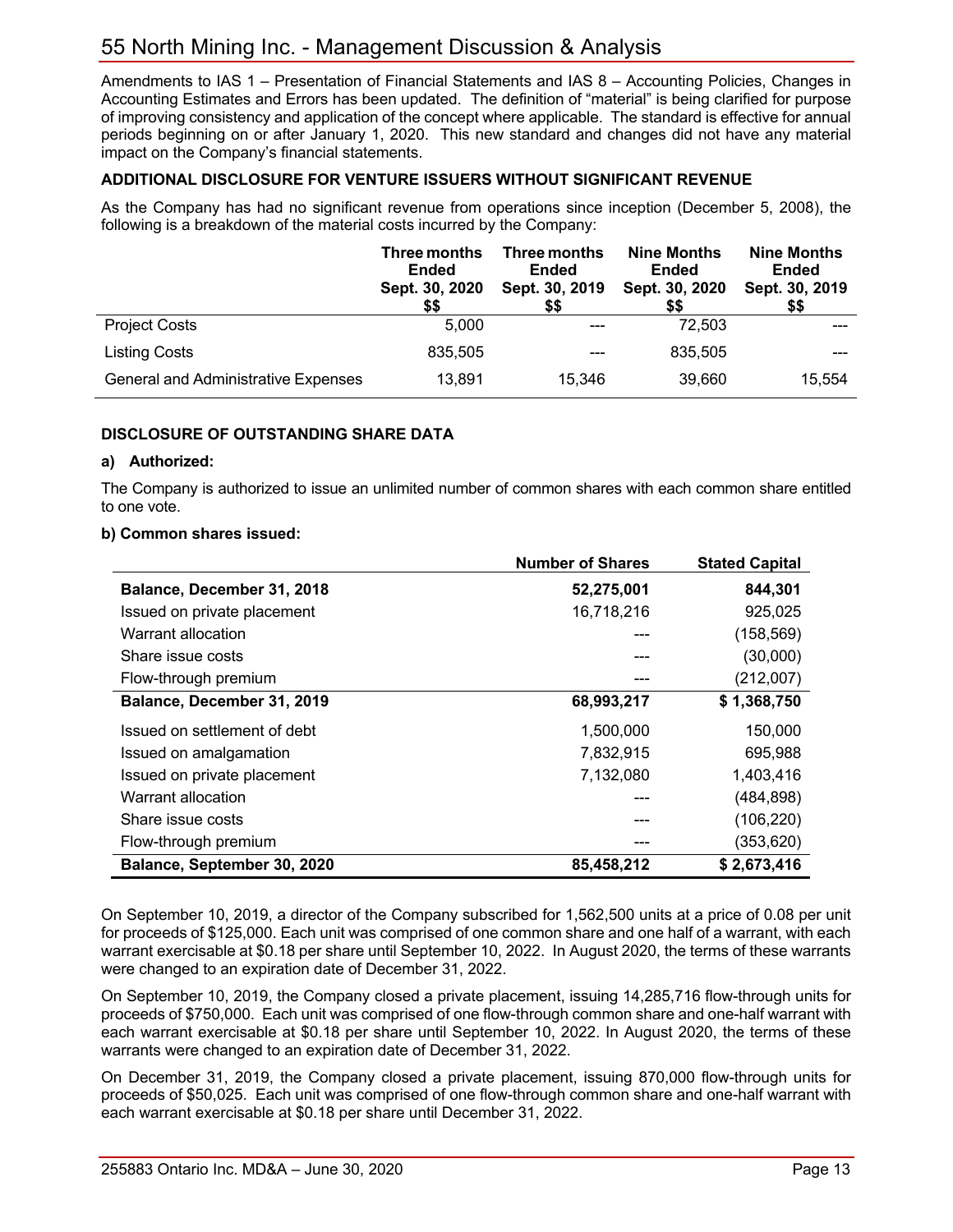On July 2, 2020, certain creditors agreed to receive a total of 1,500,000 common shares in settlement of \$150,000 debt owed to them, with each share issued at \$0.10 per share.

On September 2, 2020, 55 North completed the RTO resulting in the acquisition of control of 55 North by the shareholders of Ontario Inc. Pursuant to the amalgamation, all issued and outstanding securities in the capital of 55 North were converted into like issued and outstanding securities of the Company on a one-for-one basis resulting in the issuance of 7,832,915 shares.

On September 24, 2020, the Company closed a private placement for gross proceeds of \$1,403,416, issuing 6,672,080 flow through units at \$0.20 per unit for gross proceeds of \$1,334,416 and 460,000 non-flow through units at \$0.15 per unit for gross proceeds of \$69,000. Each flow through and non-flow through unit consists of one common share and one warrant, with each warrant entitling the holder to acquire a common share at \$0.30 per share for 48 months. As part of the compensation for the finder's fees the Company paid \$105,520 to certain eligible finders and issued 500,000 compensation options that entitle the holder to acquire one nonflow through unit for \$0.20 per share for 48 months and 36,800 compensation options that entitle the holder to purchase one non-flowthrough unit for \$0.15 per share for 48 months.

On October 16, 2020, the Company announced that it closed the second tranche of a non-brokered private placement for gross proceeds of \$836,000, made up of \$824,000 in flow through financing and \$12,000 in nonflow through financing. The flow through financing consisted of 4,120,000 flow through units. Each flow through units was priced at \$0.20 each for gross proceeds of \$824,000. Each flow through units is comprised of one flow through common share and one non-flow-through purchase warrant entitling the holder to acquire one additional common share at a price of \$0.30 per share for 48 months from the date of issuance. The non-flow through financing consisted of 80,000 units priced at \$0.15 each for gross proceeds of \$12,000. Each unit is comprised of one common share and one common share purchase warrant entitling the holder to acquire one additional common share at a price of \$0.30 per share for 48 months from the date of issuance.

On November 12, 2020 the Company announced that it closed the third tranche of a non-brokered private placement for gross proceeds of \$1,386,920, consisting of \$1,371,920 in non-flow-through financing and \$15,000 in flow-through financing. Each non-flowthrough unit is comprised of one common share and one common share purchase warrant entitling the holder to acquire one additional common share of the Company at a price of \$0.30 per share for 48 months from the date of issuance. Bruce Reid, CEO and Director, subscribed for 2,000,000 non-flowthrough units. The flow-through financing consisted of 75,000 flow-through units priced at \$0.20. Each flow-through Unit is comprised of one flow-through common share and one nonflow-through purchase warrant entitling the holder to acquire one additional common share of the Company at a price of \$0.30 per share for 48 months from the date of issuance. The Company paid a finder's fee in cash totaling \$46,464 to certain eligible finders on the non-flow-through Units sold, and \$1,200 on the flow-through Units sold. The Company paid 534,531 compensation options ("Compensation Options") to certain eligible finders of the non-flow-through Units, and 6,000 finder's warrants to certain eligible finders of the flow-through Units. Each Compensation Option is exercisable at a price of \$0.15 if paid as commission on a non-flowthrough Unit financing, and \$0.20 if paid as commission on a flow-through Unit financing, any time prior to the date 48 months from the date of closing. Each Compensation Option entitles the holder to purchase one unit, with each unit consisting of one common share and one common share purchase warrant. Each common share purchase warrant entitles the holder to purchase one common share at a price of \$0.30 per share for a period of 48 months from the date of closing. Each finder's warrant entitles the holder to purchase one common share of the Company at a price of \$0.30 per share for 48 months from the date of issuance.

On November 27, 2020 the Company announced that that it closed an additional tranche of a non-brokered private placement for gross proceeds of \$599,777 consisting of \$504,777 in non-flow-through financing and \$95,000 in flow-through financing. The non-flow-through financing consisted of 3,365,183 units ("NFT Units") priced at \$0.15. The flow-through financing consisted of 475,000 flow-through units ("FT Units") priced at \$0.20. Each FT and NFT Unit is comprised of one flow-through common share and one non-flow-through purchase warrant entitling the holder to acquire one additional common share of the Company at a price of \$0.30 per share for 48 months from the date of issuance. The Company paid a finder's fee in cash totaling \$21,200 to certain eligible finders on the NFT Units sold, and \$1,600 on the FT Units sold. The Company paid 141,333 compensation options ("Compensation Options") to certain eligible finders of the NFT Units, and 8,000 compensation options to certain eligible finders of the FT Units. Each Compensation Option is exercisable at a price of \$0.15 if paid as commission on a NFT Unit financing, and \$0.20 if paid as commission on a FT Unit financing, any time prior to the date 48 months from the date of closing. Each Compensation Option entitles the holder to purchase one unit, with each unit consisting of one common share and one common share purchase warrant. Each common share purchase warrant entitles the holder to purchase one common share at a price of \$0.30 per share for a period of 48 months from the date of closing. Each finder's warrant entitles